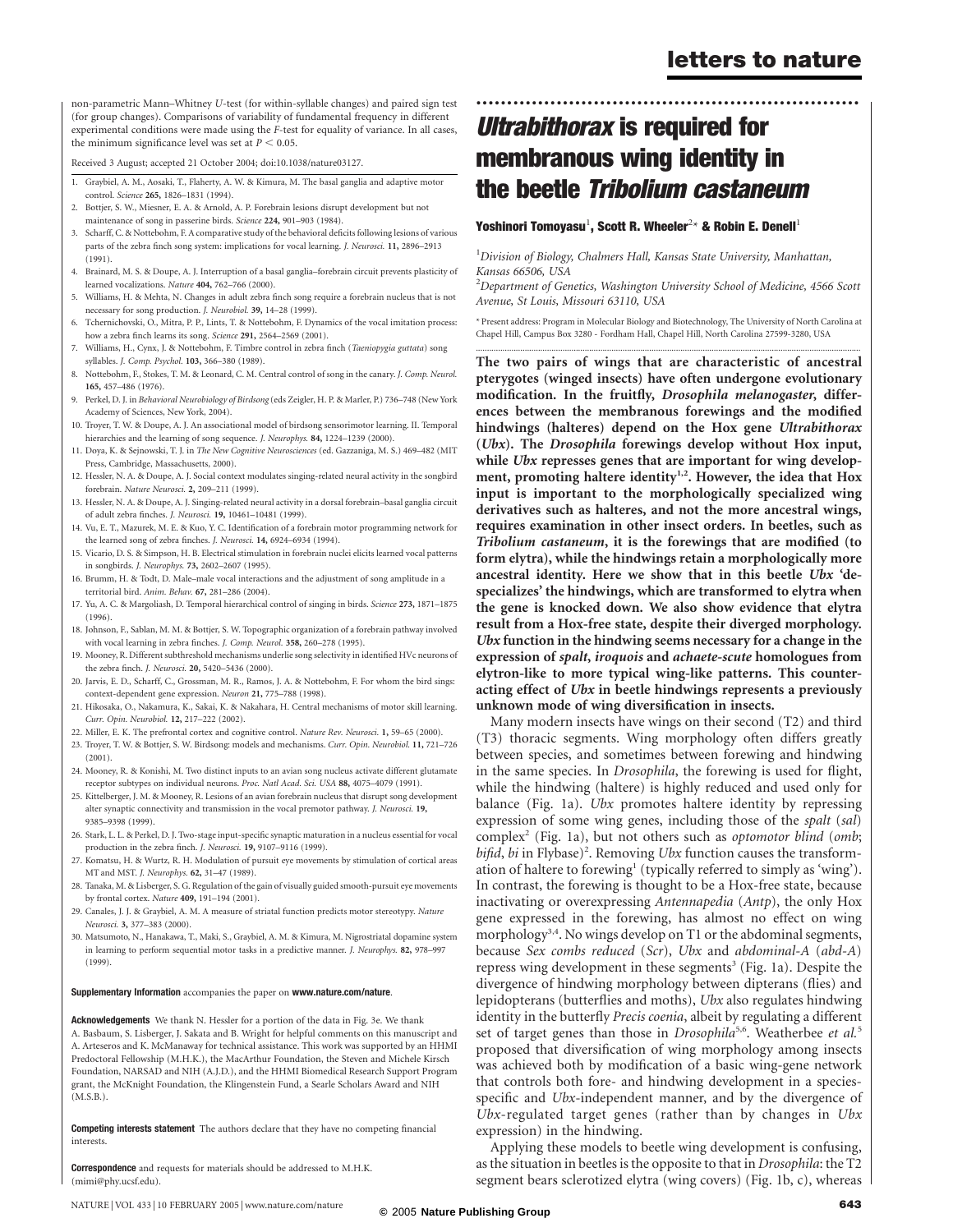the T3 segment develops more typical membranous flight wings (hereafter referred to as 'hindwings') (Fig. 1e). One possible explanation is that Ubx is expressed differently in beetles. However, detection of Ultrathorax (Utx), the protein product of the Tribolium Ubx orthologue, by monoclonal antibody FP6.86 (ref. 7) shows that Utx, like its Drosophila counterpart, is expressed in T3 but not in T2 imaginal discs (Fig. 1f, g). This indicates that the function of Ubx and/or other Hox genes could be different in beetles.

To examine the function of Hox genes in beetle wing differentiation, we analysed the adult phenotypes of Hox gene mutants in Tribolium. Loss-of-function mutants of Cephalothorax  $(Cx)$ , the Tribolium counterpart of Scr (ref. 8), have additional elytron-like tissue on the pronotum  $(T1)^{9,10}$  (Fig. 1h), suggesting that  $Scr/Cx$ function in repressing T1 wing development is conserved between fly and beetle. Scr/Cx does not seem to have any further effect on wing development, as elytron and hindwing morphology is normal in these mutants (data not shown). Mutation of the Antp orthologue, prothoraxless  $(ptl)^{10-12}$ , causes reduction of the pronotum<sup>10</sup>

(Fig. 1i) but has no visible effect on hindwings (data not shown) or elytra (Fig. 1i). However, it is unclear whether the pronotum phenotype results from loss- or gain-of-function. The situation is similar for  $Ubx/Utx$  mutants, as some mutants (for example,  $Utx<sup>1</sup>$ ) that have a loss-of-function phenotype in embryogenesis, seem to have a gain-of-function phenotype affecting elytra at the adult stage<sup>13</sup>.

To determine the Hox gene functions during wing differentiation more clearly in this beetle, we have established a larval RNA interference (RNAi) technique to knock down gene function during imaginal development<sup>14</sup> (see Methods). An enhancer-trap line (pu11), which expresses green fluorescent protein (GFP) in hindwing and elytron discs<sup>15</sup> (Fig. 2a, f), was used to visualize hindwing and elytron development in larvae. Injection of Scr/Cx doublestranded (ds)RNA at a late larval stage (sixth to eighth instar) induces additional GFP-positive tissues in the T1 segment of larvae (Fig. 2b) and ectopic elytra on the pupal and adult pronotum (Fig. 2d; Supplementary Fig. 1). This phenotype is consistent with that of existing  $Cx$  mutants (Fig. 1h), indicating that RNAi is working properly in beetle larvae and pupae. We then used larval RNAi to determine the function of Ubx/Utx during hindwing/ elytron development. Ubx/Utx RNAi induced complete transformation of hindwing to elytron (Fig. 2c, e). The transformed elytra





Figure 1 Function of Hox genes in fore- and hindwing differentiation in insects. a, A model for fore- and hindwing differentiation in *Drosophila*. Wing (arrow) and haltere (arrowhead) are indicated. wg, wingless; d-srf, Drosophila serum response factor. Adult (b), elytron (arrowhead in b, c) and its scanning electron microscopy image (d), and hindwing (arrow in  $\mathbf{b}$ ,  $\mathbf{e}$ ) of *Tribolium castaneum*. Elytra are covered by numerous sensory bristles (d, indicated by arrows). **f**, g, Ubx/Utx expression in elytra (f) and hindwing disc (g) monitored by FP6.86. **h**, Ventral view of  $Cx^{\delta}/Cx^{apt}$ . Ectopic tissue on the pronotum is indicated by arrows. Bottom: wild type. i,  $pt^{D60}/pt^{D2}$ . Arrow indicates the reduced pronotum.



я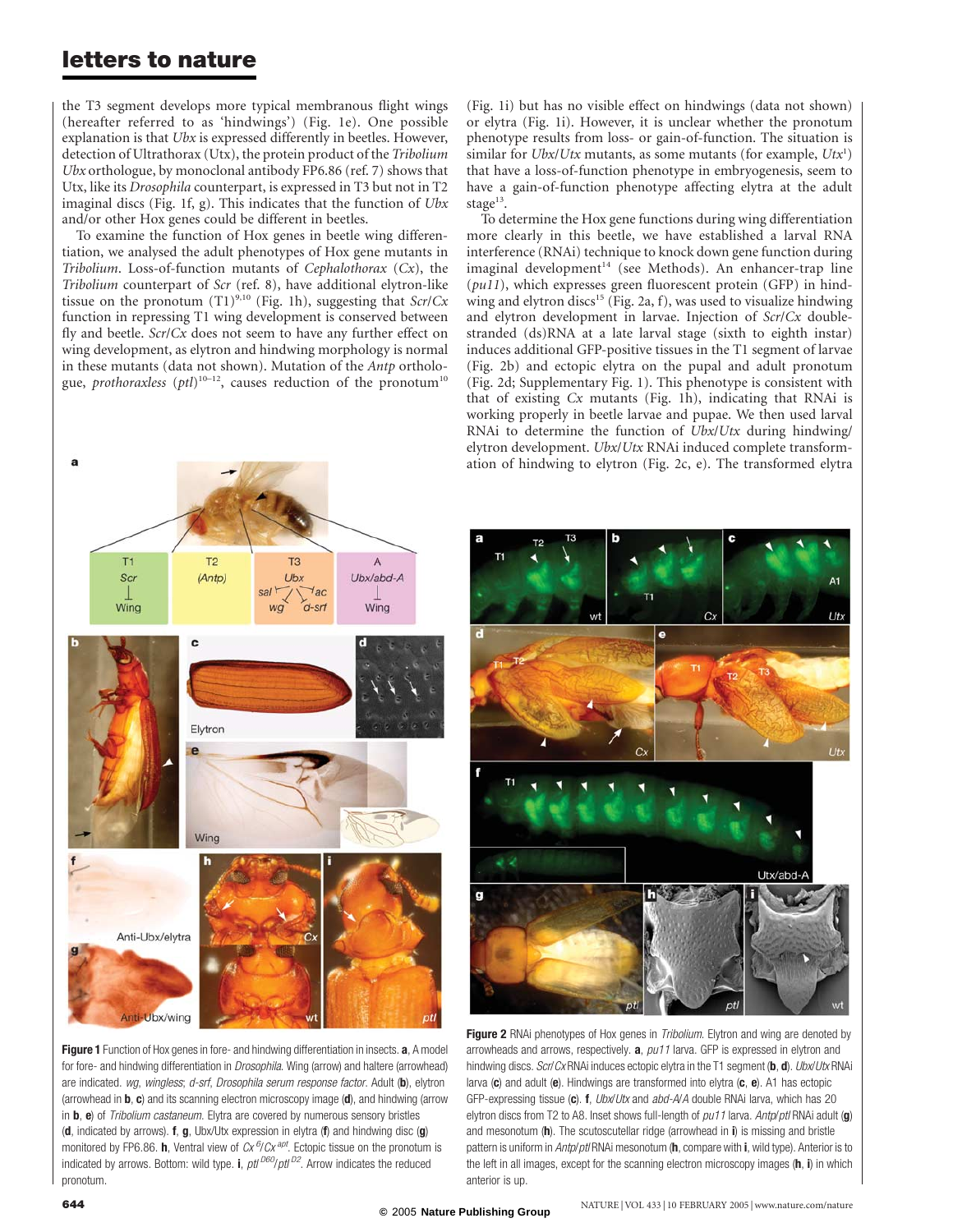often appear almost transparent because Ubx/Utx RNAi beetles die before the elytra are sclerotized and pigmented. However, their morphology (for example, sensory structures and vein patterning) is clearly specific to the elytra (Supplementary Fig. 1). Ubx/Utx RNAi also affects the first abdominal (A1) segment, inducing small ectopic GFP-expressing regions in larvae (Fig. 2c) and cylindrical projections in adults (Supplementary Fig. 2a), which presumably represent incompletely developed elytra. In addition, dorsal structures of the T3 and A1 segments are transformed to T2 mesonotum (Supplementary Fig. 2a). Double RNAi using Ubx/Utx and Abdominal  $(A)$ , the abd-A orthologue, also induces transformation of the hindwing discs to elytra, accompanied by the development of presumptive elytra in all larval abdominal segments (Fig. 2f); these larvae did not survive to the pupal stage. These phenotypes parallel the results in Drosophila with respect to the segments affected, but are unexpected on the basis of the regulatory paradigm indicated by Drosophila studies. Unlike Drosophila Ubx, which normally modifies membranous wing development to produce halteres, Ubx/Utx in this beetle seems to promote membranous hindwing development by repressing elytron identity.

In contrast to the marked phenotypes of Ubx/Utx and abd-A/A RNAi, Antp/ptl RNAi induces a rather mild adult phenotype. Several furrow structures (or sutures) on the mesonotum (the median ridge and scutoscutellar ridge $16$ ) are missing and the microchaete pattern on this structure is more uniform than in the wild type (Fig. 2g, h; compare with Fig. 2i; see Supplementary Fig. 2b, c). However, there is no identifiable effect on the hindwings or elytra (Fig. 2g). These observations indicate that Antp/ptl has no obvious function in wing differentiation. These data therefore indicate that the elytra represent a Hox-free state, despite their derived morphology, and that Ubx/Utx promotes membranous wing identity in the hindwing of beetles.

To understand how Ubx/Utx regulates hindwing development,

we analysed the expression patterns of more than 15 wing genes in Tribolium hindwing and elytron imaginal discs. Most genes are expressed similarly in elytron and hindwing (Y.T., manuscript in preparation). However, Tribolium homologues of sal, iroquois (iro) complex genes and achaete-scute (ac-sc) are expressed differently in T2 versus T3 imaginal discs (Fig. 3). In the Drosophila wing disc, sal is induced by Decapentaplegic (Dpp) signalling along the anterior/ posterior compartment boundary<sup>17</sup>. A Tribolium sal homologue (Tc-sal) is expressed in the distal part of the hindwing disc during the last larval stage (Fig. 3f). However, the only  $Tc$ -sal expression in the elytron disc is faint posterior marginal expression (Fig. 3b inset). In contrast, Tc-dpp (ref. 18) and Tc-omb (a homologue of another gene regulated by Dpp in Drosophila)<sup>19</sup>, are expressed similarly in both the hindwing and elytron discs (Fig. 3a, e; data not shown). Tc-iro is expressed in two short stripes in the hindwing disc of Tribolium (Fig. 3g). Double staining with an antibody against Engrailed (Supplementary Fig. 3) suggests that these stripes correspond to iro expression in the L3 and L5 veins of the Drosophila wing  $disc<sup>20</sup>$ . In the elytron disc, *Tc-iro* is expressed in sensory organ precursor cells, but no stripe expression is observed (Fig. 3c). We also noticed that the Tc-ac-sc-homologue (Tc-ASH)<sup>21</sup> is expressed in stripes across the entire elytron disc (Fig. 3d), but only a few Tc-ASH-positive regions are seen in hindwing discs (Fig. 3h). ac-sc is known to be important for sensory organ development<sup>22</sup>, and the observed expression is consistent with the sensory organ pattern of these structures. The  $Tc$ -sal expression at the posterior margin of the elytron disc (Fig. 3c) is interesting as this region corresponds to the anal marginal area for articulation<sup>16</sup>, a less sclerotized band of tissue in adult elytra. Tc-sal expression might be important for preventing sclerotization in beetle elytron and hindwing. It is also intriguing that both iro and sal are important for vein positioning in the Drosophila wing disc<sup>17,20,23,24</sup>. Modification of the gene network for wing vein formation might be important for hindwing/elytron



Figure 3 Wing genes' expression in hindwing and elytron disc. Tc-omb is expressed similarly in both elytron and hindwing discs  $(a, e)$ , however,  $Tc$ -sal expression is absent in the elytron disc (b, f), except for faint expression along the posterior margin, which can be seen after longer staining reaction (arrowhead in inset in **b**). Two stripes of Tc-iro expression are observed in hindwing (arrows in  $g$ ), but not elytron discs  $(c)$ . Dashed line indicates the anterior/posterior border. Tc-iro is expressed in sensory organ precursor cells in elytra (c). Tc-ASH expression is detected in several stripes in elytron discs (d), but is largely absent in hindwing discs (h). Ubx/Utx (i),  $Tc$ -sal (j),  $Tc$ -iro (k) and  $Tc$ -ASH (I)

expression in Ubx/Utx RNAi hindwings. Ubx/Utx is not detected by FP6.86, indicating that RNAi is working properly (i). Distal expression of Tc-sal and two Tc-iro stripes are missing in these discs  $(i, k)$ . Residual *Tc-sal* expression is sometimes observed (arrow in j). Tc-ASH is ectopically expressed in Ubx/Utx RNAi discs, although the stripes are sometimes disoriented (I). These expression patterns in Ubx/Utx RNAi hindwing discs are more similar to those in elytron discs. Discs are shown with anterior up and distal to the right.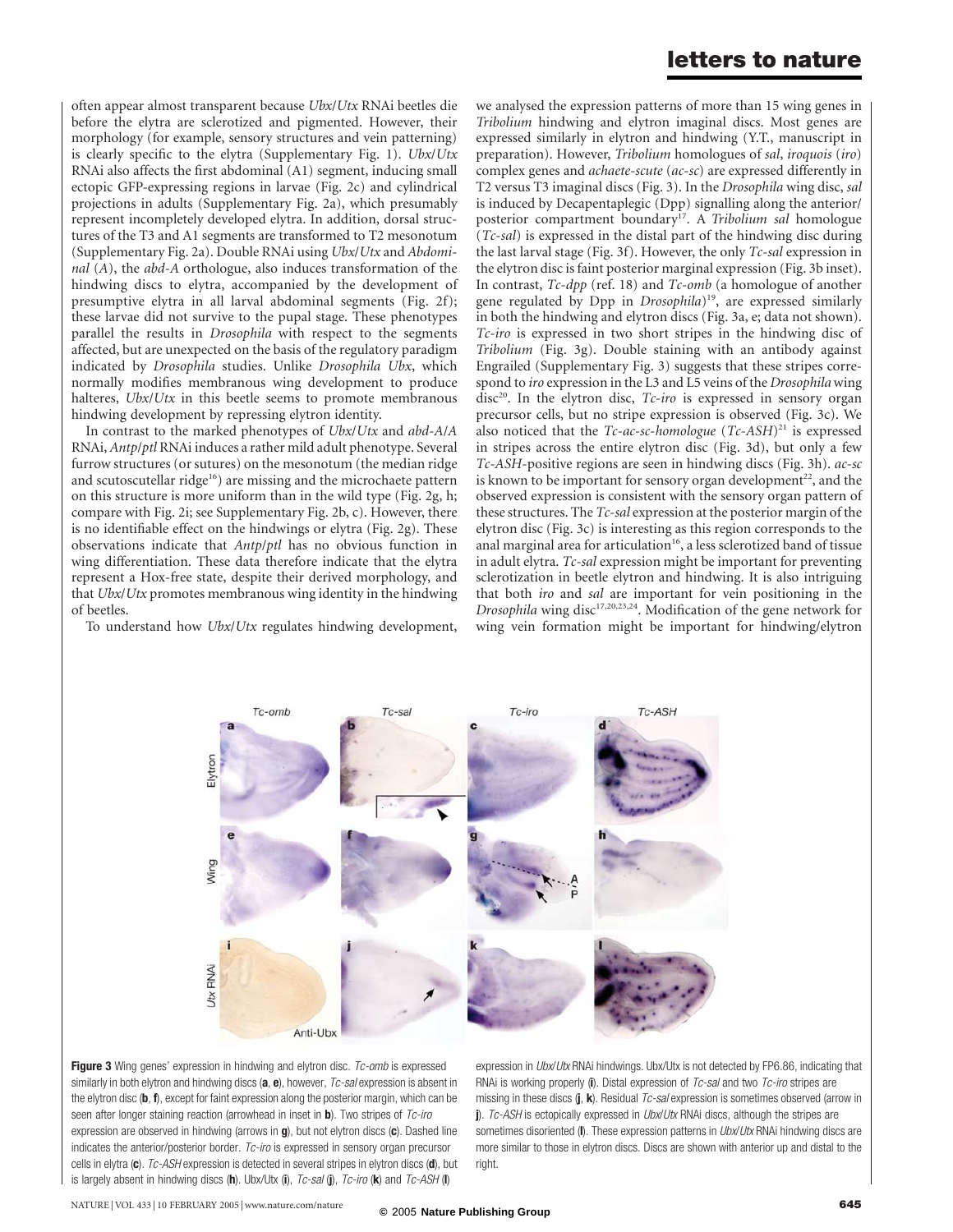differentiation. To determine whether Ubx/Utx regulates the expression of these genes, we analysed the expression of Tc-sal, Tc-iro and Tc-ASH in Ubx/Utx RNAi hindwing discs, and found that expression of all three genes is altered. Tc-sal distal expression is greatly reduced (sometimes completely missing) and faint posterior margin expression is observed instead (Fig. 3j). The two stripes of Tc-iro expression are missing (Fig. 3k), and Tc-ASH is ectopically expressed (Fig. 3l). These results indicate that Ubx/Utx promotes membranous hindwing identity in part by controlling the expression of these genes in Tribolium.

It has been proposed that the dorsal appendages of insects first appeared under no (or lesser) Hox influence<sup>3</sup>. Eventually, some Hox genes gained influence over the wing-gene network, probably via alterations in the cis-regulatory elements of these genes<sup>3</sup>. Ubx is expressed in the hindwings of all insects so far examined<sup>2,6,25</sup> $-$ Diptera, Lepidoptera, Hymenoptera (ants, bees, wasps) and Coleoptera (beetles)—and modifies their structure to varying degrees. Modification of the wing programme by Ubx in Lepidoptera and Hymenoptera, as inferred from morphology, seems to be rather minor, resulting in a hindwing structure similar to forewings. In Diptera, the modification by Ubx is more extreme and produces the haltere. Our data demonstrate that in beetles, the wing programme has been significantly altered into an 'elytron programme', and that Ubx/Utx represses at least some of these changes, resulting in a more ancestral morphology. That is, Ubx/Utx has become indispensable for membranous wing differentiation in the beetle lineage, whereas in other insects, membranous wings can develop with or without Ubx expression. It could be argued that the elytra are ancestral (on the basis of their location on T2) and that the beetle hindwing is derived. However, our data show that the gene expression patterns of beetle hindwings are more similar to those of fly forewings than are those of the elytra, indicating that the beetle hindwing represents the more ancestral state. This is further supported by the expression pattern of a *sal* homologue in a Hymenopteran insect<sup>25</sup>. In this case, *sal* expression in both wings resembles that seen in beetle hindwings. Further genetic analysis of beetles as well as other insect orders is necessary to resolve this issue.

There are several possible scenarios to explain the evolution of an 'elytron programme' and the counteracting function of Ubx/Utx in beetles. One explanation is that the wing programme has recruited several elytron genes (such as cuticle thickening genes), and that Ubx/Utx represses these genes in hindwings. This might explain the textural modification and other morphological changes of the elytra, although it may be necessary to consider several more scenarios to explain the morphology of this highly specialized appendage. For instance, one or more non-Hox genes (referred to as  $gene(s)$  X) could have come to control the expression of wing genes such as Tc-sal, Tc-iro and Tc-ASH in a way that promotes elytron identity. Ubx/Utx would then suppress the functions of gene(s) X to prevent elytron differentiation in the hindwing. Alternatively, Ubx/Utx may have become integrated into the wing-gene network. That is, some genes in the wing network might have acquired Ubx/Utx binding sites in their cis-regulatory regions, such that this network was no longer able to induce typical membranous wing in the absence of Ubx/Utx. Another possibility is that characteristics of the Utx protein itself (such as binding affinity) might have been altered such that Utx now regulates genes in the wing-gene network. It is possible that a combination of these scenarios accounts for the unusual function of Utx in beetles. Finally, although beetle hindwings seem to be less derived than the elytra, it is obvious that the beetle hindwing has also been evolutionarily modified. Thus, Ubx/Utx might also modify hindwing in a manner similar to its function in *Drosophila* and other insects<sup>2</sup>. Identification of gene(s) X and analyses of cis-elements for the genes that are expressed differently in elytron and hindwing will be necessary for a detailed understanding of Ubx function

in beetle hindwing, as well as insight into the general mechanisms regulating fore- and hindwing differentiation in all winged insects.  $\Box$ 

### Methods

### Beetles

All beetle strains were raised at 30 °C. The following mutants and transgenic beetles were used in this study.  $Cx^6$  and  $Cx^{apt}$  are Cx loss-of-function mutants<sup>9,10</sup>.  $Cx^{apt}$  is a weak Cx hypomorphic allele, while  $Cx^6$  is a null allele that encodes a truncated version of the Cx protein (Rogers and Denell, unpublished data).  $pt^{D2}$  and  $pt^{D60}$  seem to behave as loss-offunction alleles in the embryonic stage<sup>26</sup>. The  $p u 11$  enhancer-trap line<sup>15</sup>, previously referred to as Pig-23 (ref. 15), was also used for visualizing hindwing and elytron development in the larval stage.

### Cloning genes

Fragments of beetle genes were obtained by polymerase chain reaction (PCR) with reverse transcription using degenerate primers targeted to the motifs conserved between fly and human. Extra fragments were also obtained by universal PCR<sup>27</sup>. The motifs targeted in each protein are as follows. Sal: MHYRTHTGERPFKC (for two nested primers) and VLQQHIR. Iro: KNPYPTKGEKI and ANARRRLKKENKMTW (for two nested primers). Omb: GTEMVITKSGR, YKFHNSRWMVAGKAD and TQLKIDNNPFAKG.

### Dissection and staining

In Tribolium, hindwing and elytron imaginal discs develop during the last larval stage, in a fashion similar to the mealworm beetle<sup>28</sup> (Y.T., manuscript in preparation). Crude dissections of larval discs were performed in phosphate-buffered saline (PBS). These large tissue fragments containing imaginal discs were then pre-fixed in 3.7% formaldehyde/PBS for 5 min. After the removal of unnecessary tissues in PBS, imaginal discs were fixed in 3.7% formaldehyde/PBS for 30 min. Antibody staining was performed by standard procedures. Monoclonal antibody FP6.86 (1:5, gift from R. White), which recognizes an evolutionarily conserved epitope common to both Ubx and abd-A<sup>7</sup>, was used to monitor Ubx/Utx expression, and anti-mouse IgG conjugated to horseradish peroxidase (1:200, Jackson) was used as the secondary antibody. The 4D9 anti-Engrailed antibody developed by C. Goodman was obtained from the Developmental Studies Hybridoma Bank (DSHB) (developed under the auspices of the NICHD and maintained by The University of Iowa, Department of Biological Sciences). In situ hybridization was performed using standard procedures.

#### dsRNA synthesis and injection

dsRNA was synthesized using the Ambion MEGAscript high yield transcription kit. The sizes of dsRNA used in this work are as follows. Cx: 930 bp; ptl: 538 bp; Utx: 450 bp; abd-A: 621 bp. We injected 0.4-0.5  $\mu$ g of dsRNA into last (or penultimate) instar pu11 larvae just before the onset of GFP expression in the hindwing and elytron disc (selected by GFP expression), and demonstrated that RNAi works even in the larval stage of Tribolium (larval RNAi)<sup>14</sup>. Injected larvae were kept at 30 °C until the proper stage for analysis.

#### Image processing

Some images were processed using Auto-Montage (Syncroscopy), and brightness and contrast of all images were adjusted with Photoshop (Adobe).

Received 12 October; accepted 13 December 2004; doi:10.1038/nature03272.

- 1. Lewis, E. B. A gene complex controlling segmentation in Drosophila. Nature 276, 565–570 (1978).
- 2. Weatherbee, S. D., Halder, G., Kim, J., Hudson, A. & Carroll, S. Ultrabithorax regulates genes at several levels of the wing-patterning hierarchy to shape the development of the Drosophila haltere. Genes Dev.
- 12, 1474–1482 (1998). 3. Carroll, S. B., Weatherbee, S. D. & Langeland, J. A. Homeotic genes and the regulation and evolution of insect wing number. Nature 375, 58–61 (1995).
- 4. Struhl, G. Genes controlling segmental specification in the Drosophila thorax. Proc. Natl Acad. Sci. USA 79, 7380–7384 (1982).
- 5. Weatherbee, S. D. et al. Ultrabithorax function in butterfly wings and the evolution of insect wing patterns. Curr. Biol. 9, 109–115 (1999).
- 6. Warren, R. W., Nagy, L., Selegue, J., Gates, J. & Carroll, S. Evolution of homeotic gene regulation and function in flies and butterflies. Nature 372, 458–461 (1994).
- 7. Kelsh, R., Weinzierl, R. O., White, R. A. & Akam, M. Homeotic gene expression in the locust Schistocerca: an antibody that detects conserved epitopes in Ultrabithorax and abdominal-A proteins. Dev. Genet. 15, 19–31 (1994).
- 8. Curtis, C. D. et al. Molecular characterization of Cephalothorax, the Tribolium ortholog of Sex combs reduced. Genesis 30, 12–20 (2001).
- 9. Beeman, R. W. A homeotic gene cluster in the red flour beetle. Nature 327, 247–249 (1987).
- 10. Beeman, R. W., Stuart, J. J., Haas, M. S. & Denell, R. E. Genetic analysis of the homeotic gene complex (HOM-C) in the beetle Tribolium castaneum. Dev. Biol. 133, 196–209 (1989).
- 11. Brown, S. J. et al. Sequence of the Tribolium castaneum homeotic complex: the region corresponding to the Drosophila melanogaster Antennapedia complex. Genetics 160, 1067–1074 (2002).
- 12. Stuart, J. J., Brown, S. J., Beeman, R. W. & Denell, R. E. A deficiency of the homeotic complex of the beetle Tribolium. Nature 350, 72–74 (1991).
- 13. Bennett, R. L., Brown, S. J. & Denell, R. E. Molecular and genetic analysis of the Tribolium
- Ultrabithorax ortholog, Ultrathorax. Dev. Genes Evol. 209, 608–619 (1999).
- 14. Tomoyasu, Y. & Denell, R. E. Larval RNAi in Tribolium (Coleoptera) for analyzing adult development. Dev. Genes Evol. 214, 575–578 (2004).
- 15. Lorenzen, M. D. et al. piggyBac-mediated germline transformation in the beetle Tribolium castaneum